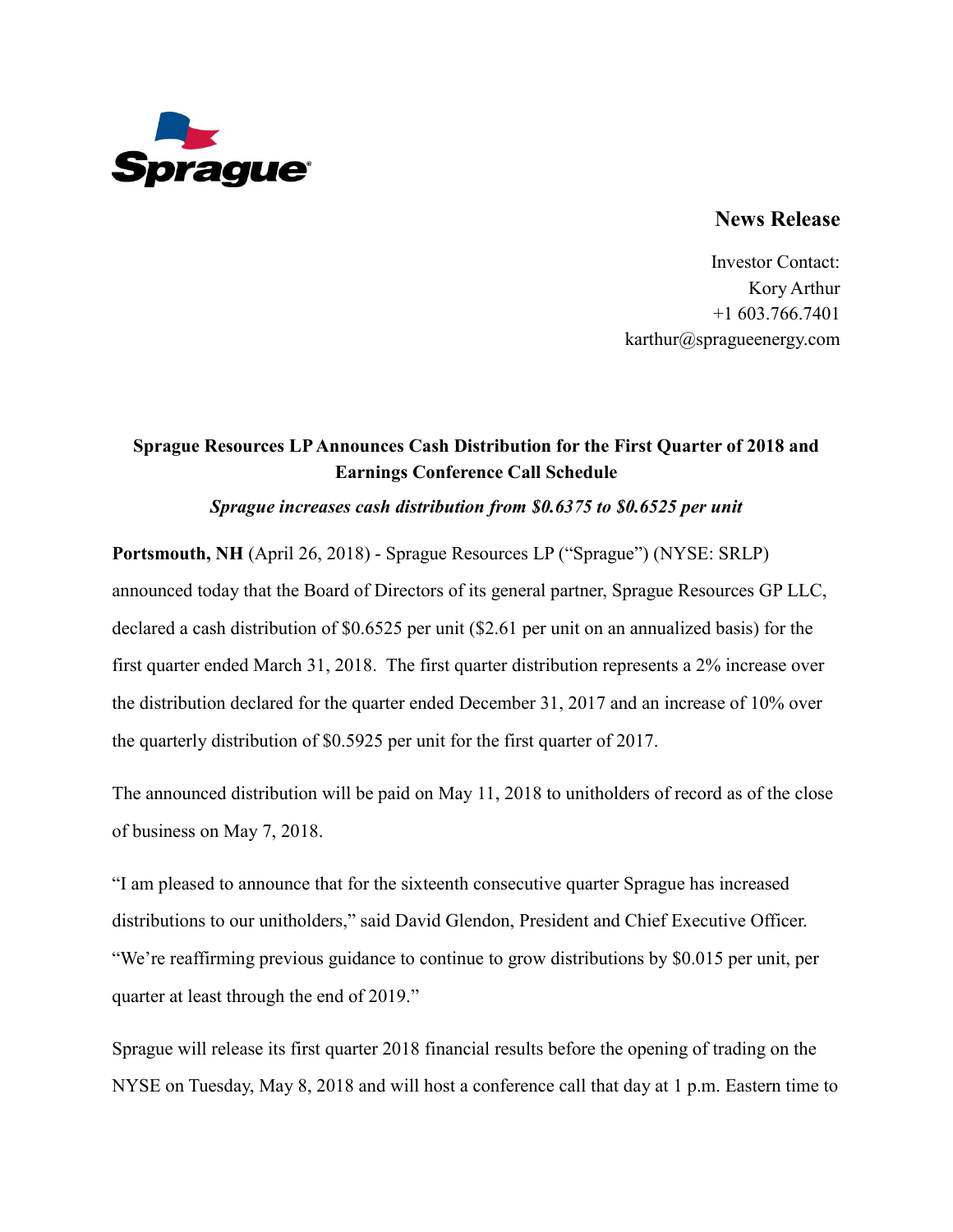discuss its financial results. Those interested in hearing the discussion can access the call by dialing (866) 516-2130, and using participation code 3985498. International callers may join by dialing (678) 509-7612. The conference call may also be accessed by a webcast available on the "Investor Relations-Calendar of Events" page of Sprague's website at www.spragueenergy.com and will be archived on our website for one year.

### About Sprague Resources LP

Sprague Resources LP is engaged in the purchase, storage, distribution and sale of refined petroleum products and natural gas. The company also provides storage and handling services for a broad range of materials. More information concerning Sprague can be found at www.spragueenergy.com.

\*\*\*\*\*

Any statements in this press release about Sprague Resources LP's future expectations, beliefs, goals, plans or prospects, constitute forward-looking statements within the meaning of Section 21E of the Securities Exchange Act of 1934. Any statements that are not statements of historical fact (including statements containing the words "believes," "plans," "anticipates," "expects," "estimates" and similar expressions) should also be considered forward-looking statements. These forward-looking statements involve risks and uncertainties and other factors that are difficult to predict and many of which are beyond management's control. Although Sprague believes that the assumptions underlying these statements are reasonable, investors are cautioned that such forward-looking statements are inherently uncertain and involve risks that may affect our business prospects and performance causing actual results to differ from those discussed in the foregoing release. Such risks and uncertainties include, by way of example and not of limitation: increased competition for our products or services; adverse weather conditions; changes in supply or demand for our products or services; changes in operating conditions and costs; changes in the level of environmental remediation spending; potential equipment malfunction and unexpected capital expenditures; our ability to complete organic growth and acquisition projects; our ability to integrate acquired assets; potential labor issues; the legislative or regulatory environment; terminal construction/repair delays; nonperformance by major customers or suppliers; political and economic conditions; and, the impact of security risks including terrorism, international hostilities and cyber-risk. These are not all of the important factors that could cause actual results to differ materially from those expressed in forward looking statements. Other applicable risks and uncertainties have been described more